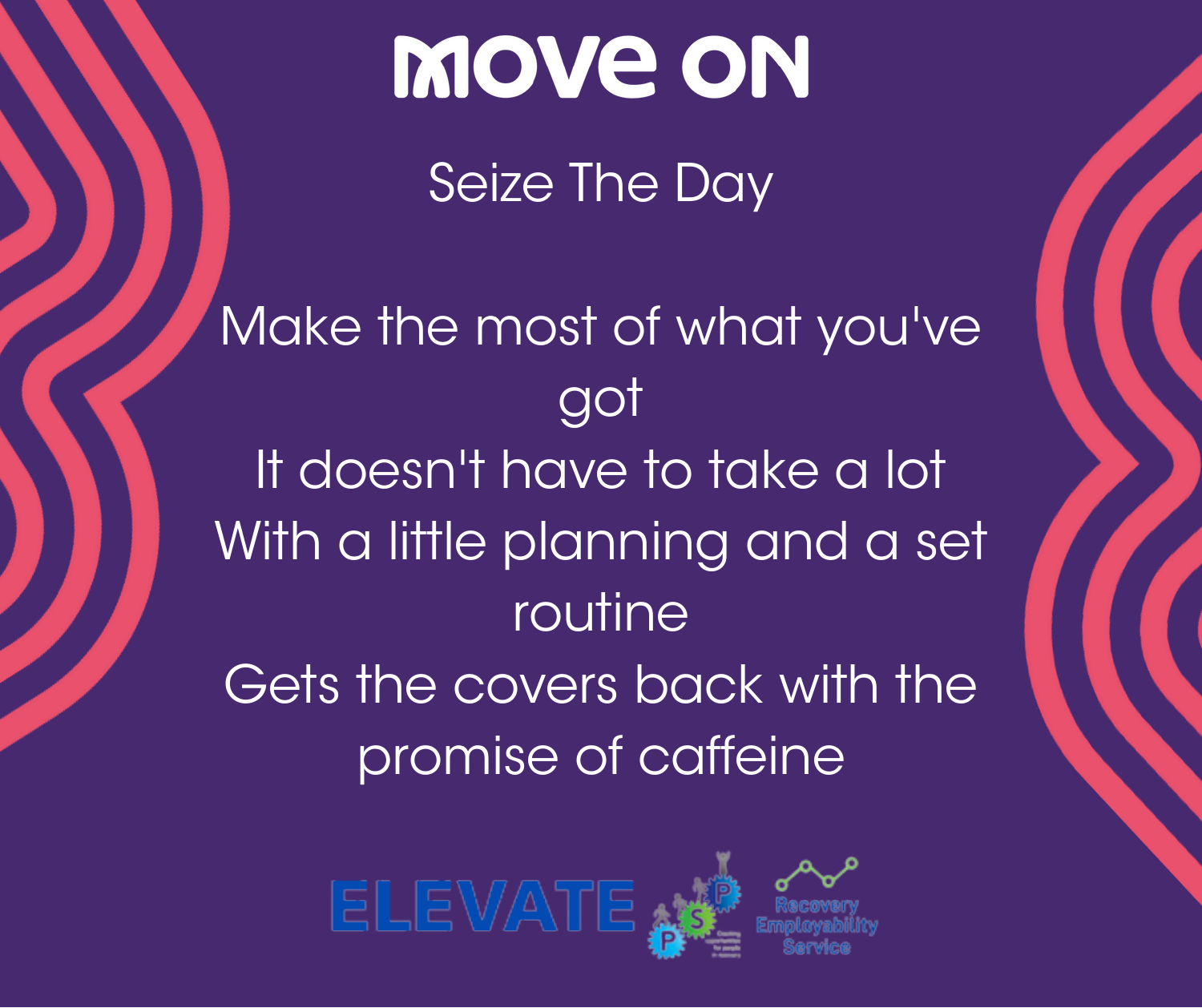I put my clothes out the night before Cos in the morning it's another chore It is hard enough to get my feet on the floor One less thing before I get out the door

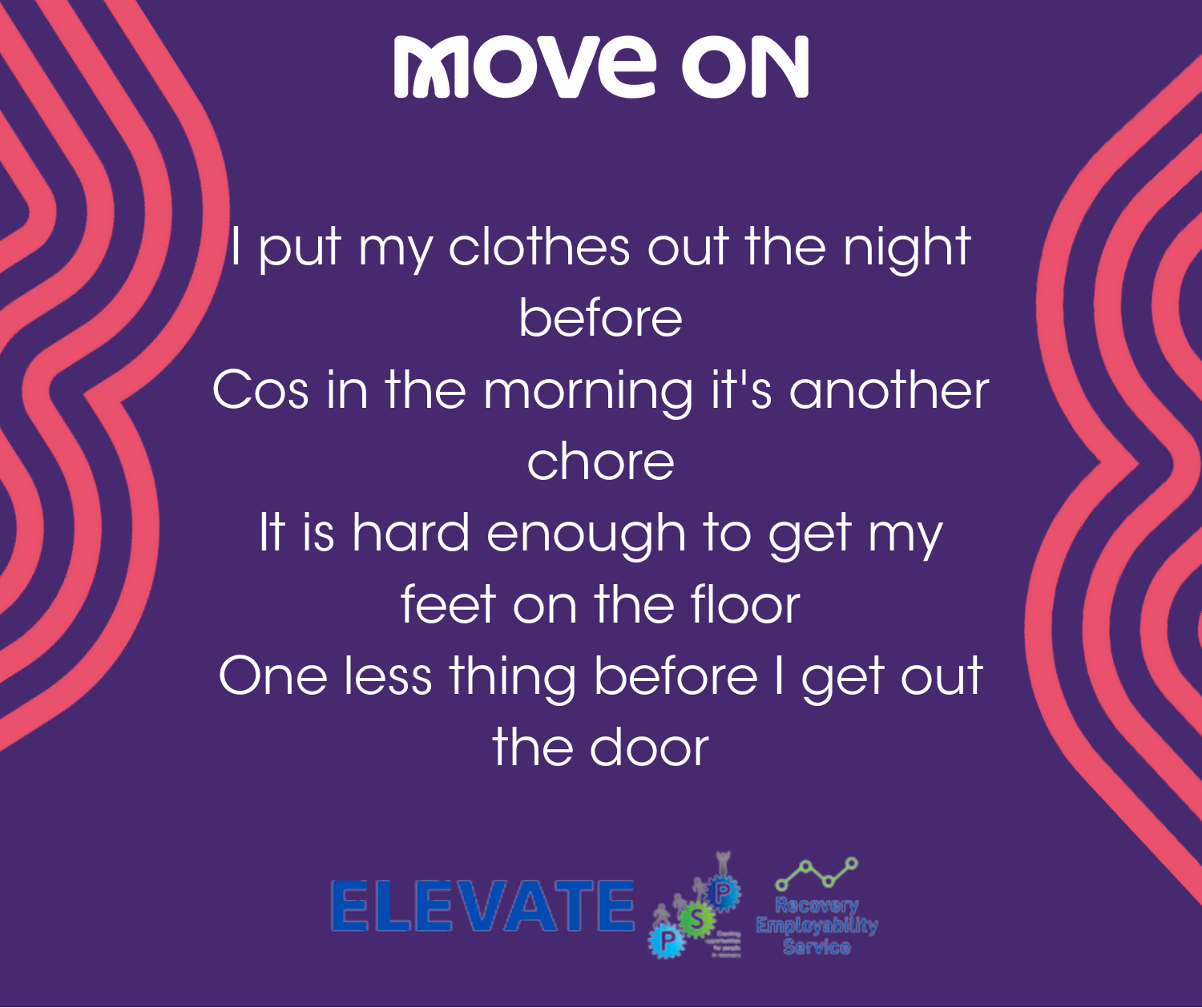really hate it, but an alarm a must I stretch over and slam it in disgust But it gives me the push that I need I need those hours in the day to succeed

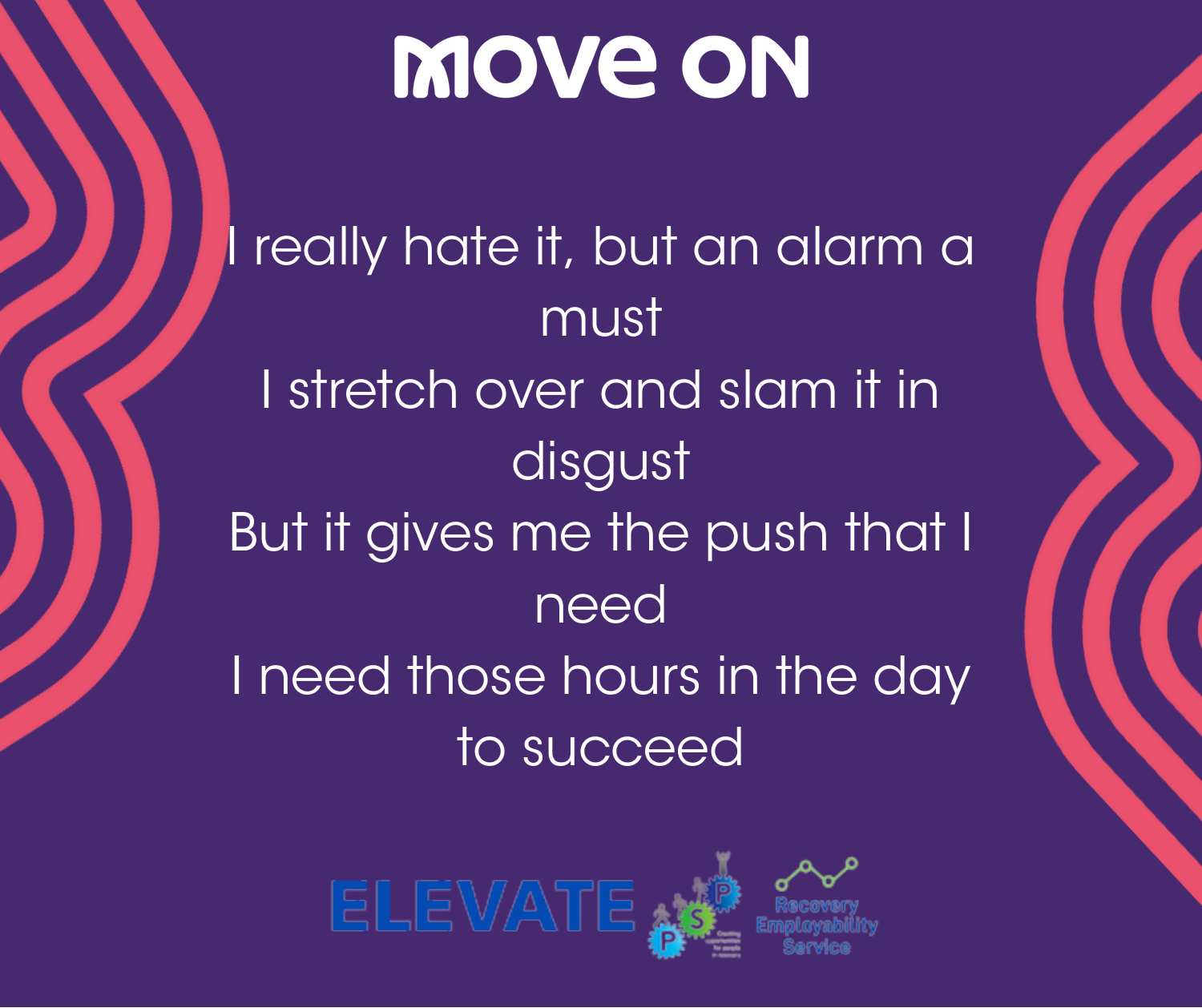I take some time, no need to rush A shower, a cuppa, my teeth to brush Sit for a while, no telly or phone What can I achieve and not postpone?

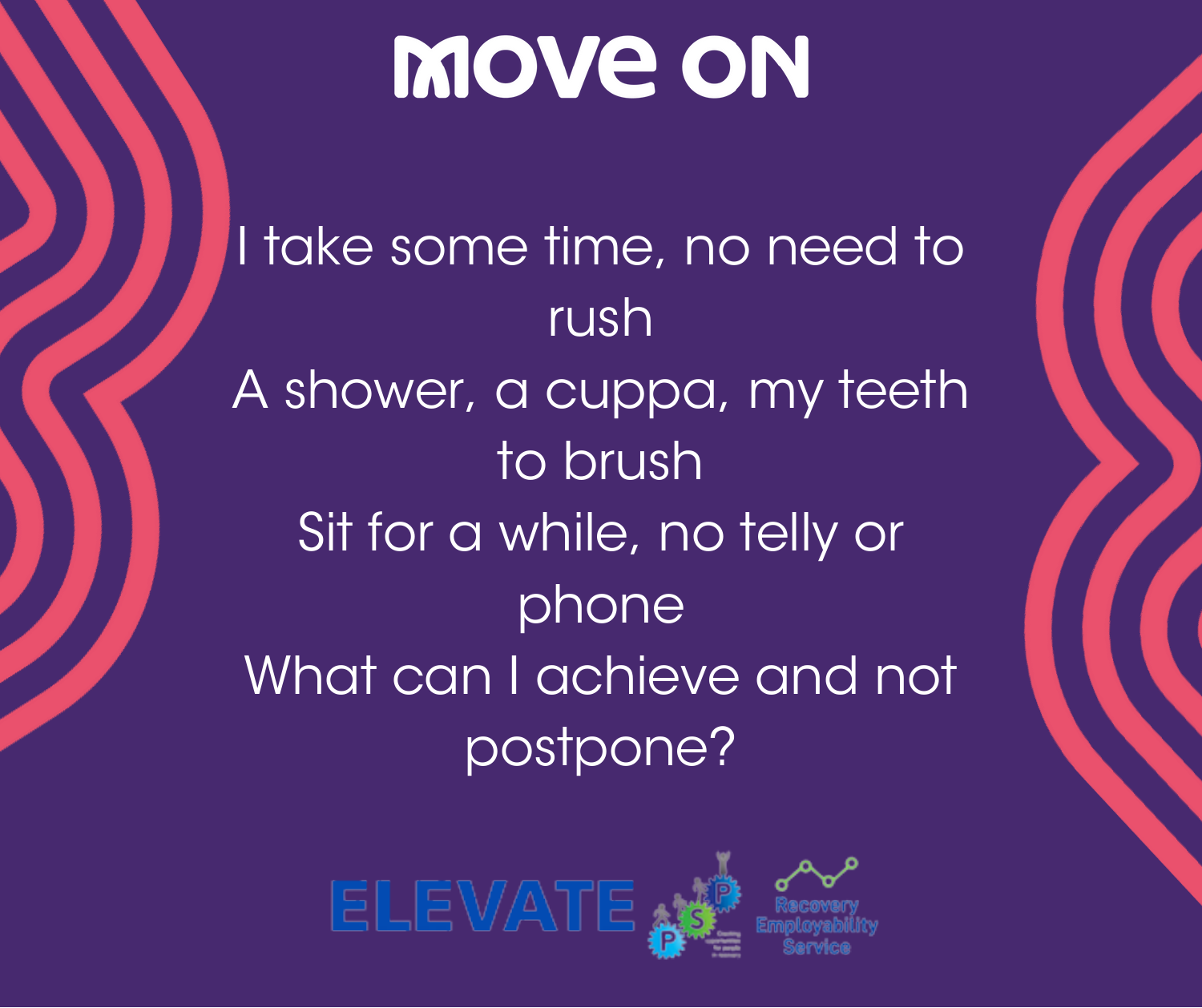A look at my to-do list, I've written it down I feel this helps so I do not drown In will I do this? Or will I do that? And then do nothing, it's how I combat